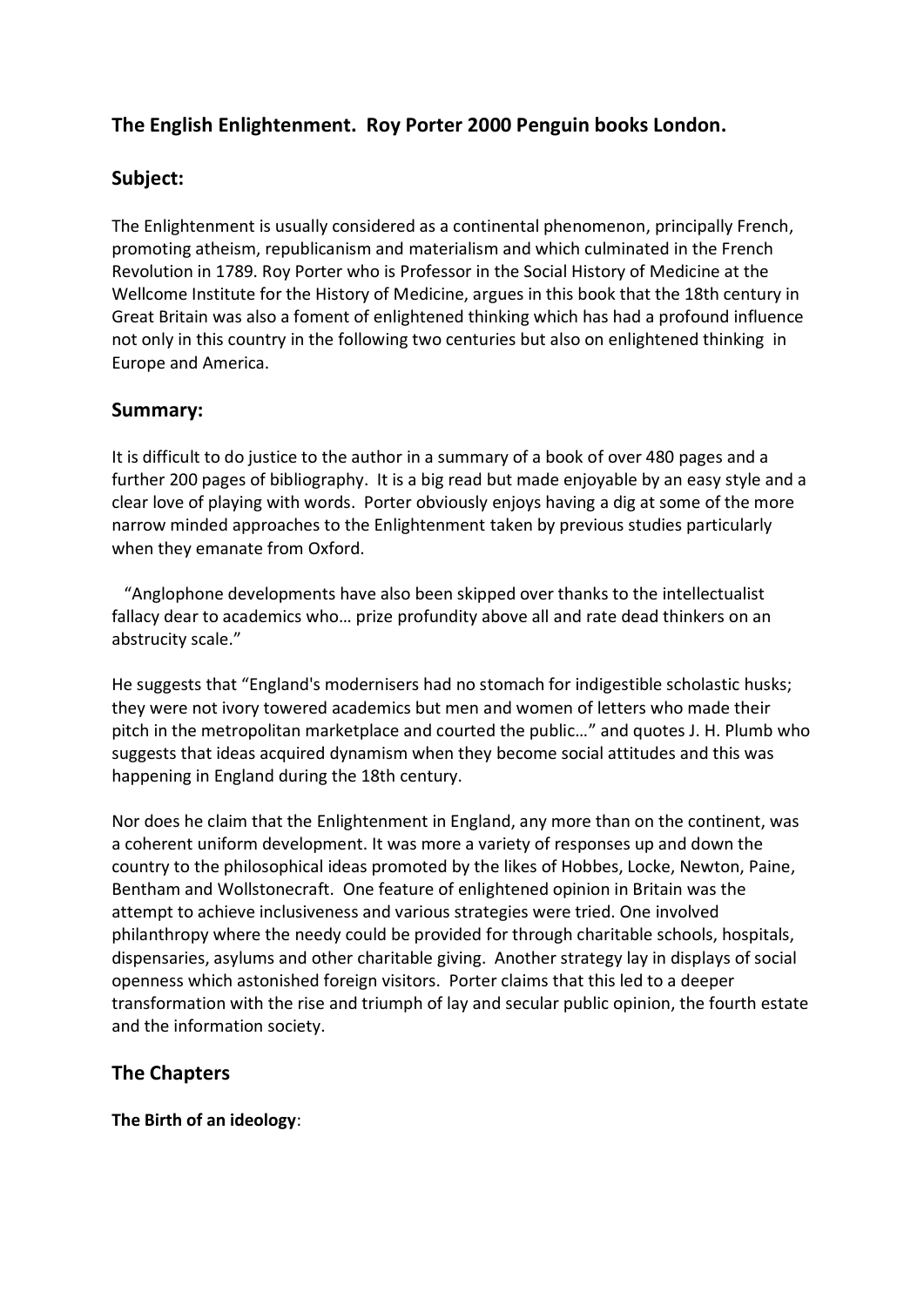The first chapter describes the historical and political situation at the beginning of the 18th century brought about by the "Glorious Revolution" when in 1688 William of Orange in a bloodless coup deposed James II and thus heralded a period of religious and political toleration which extended through most of the following century. Locke had been living in exile abroad and was able to return. His views on government provided a prototype for enlightened thinkers. He spelt out theories of government accountability and the right of resistance which still hold currency today. Porter also describes the development of the many Societies which promoted both the arts and sciences as well as the development of theatre and museums.

# **Clearing away the rubbish**:

In order to allow the progression of enlightened thinking there was much rethinking of old ideas particularly a wish to question authorities, even the Bible. The new sciences of astronomy and physics were already challenging the widely held view of man being at the centre of the universe. Hobbes was re-drawing human nature with man described as a machine with thoughts; and feelings no more than stirrings in the sense organs producing in turn those brainwaves called ideas. Locke developed his model of the mind as one maturing through experience from ignorance to knowledge.

Both philosophers were impressed by the underlying philosophy of the newly formed Royal Society in its commitment to observation and experiment deriving from Bacon's empiricism.

# **Print Culture:**

This century saw the democratisation of the printed word with a profusion of pamphlets as well as the start of newspapers, periodicals and novels. Of particular importance, Porter suggests were The Tatler and Spectator whose editors aimed to educate the public in enlightened views as well as refining tastes and polishing manners! But there were also books on cooking, history and the sciences.

#### **Rationalising religion**:

Although voices declared it a time of unbelief, Porter says that Christianity in Britain "remained snug until the Victorian honest doubters and the "Origin of Species"". But even that, he claims, is a simplistic view. This was a time when Deism became influential (see wikipedia definition below) and as a result the confident role of churches, both Established and Non-conformist, was undermined by personal religion. He states.

"Enlightened minds ceased to equate religion with a body of commandments, graven in stone, dispensed through scripture, accepted on faith and policed by the church. Belief was becoming a matter of private judgment, for individual reason to adjudicate within the multi religionism sanctioned by statutory toleration. The Anglican Church, meanwhile, lost its monopolies over education and the enforcement of morals. As religion became subjected to reason, Christianity ceased to be a given and became a matter of analysis and choice. And, for some, that meant scepticism or rejection."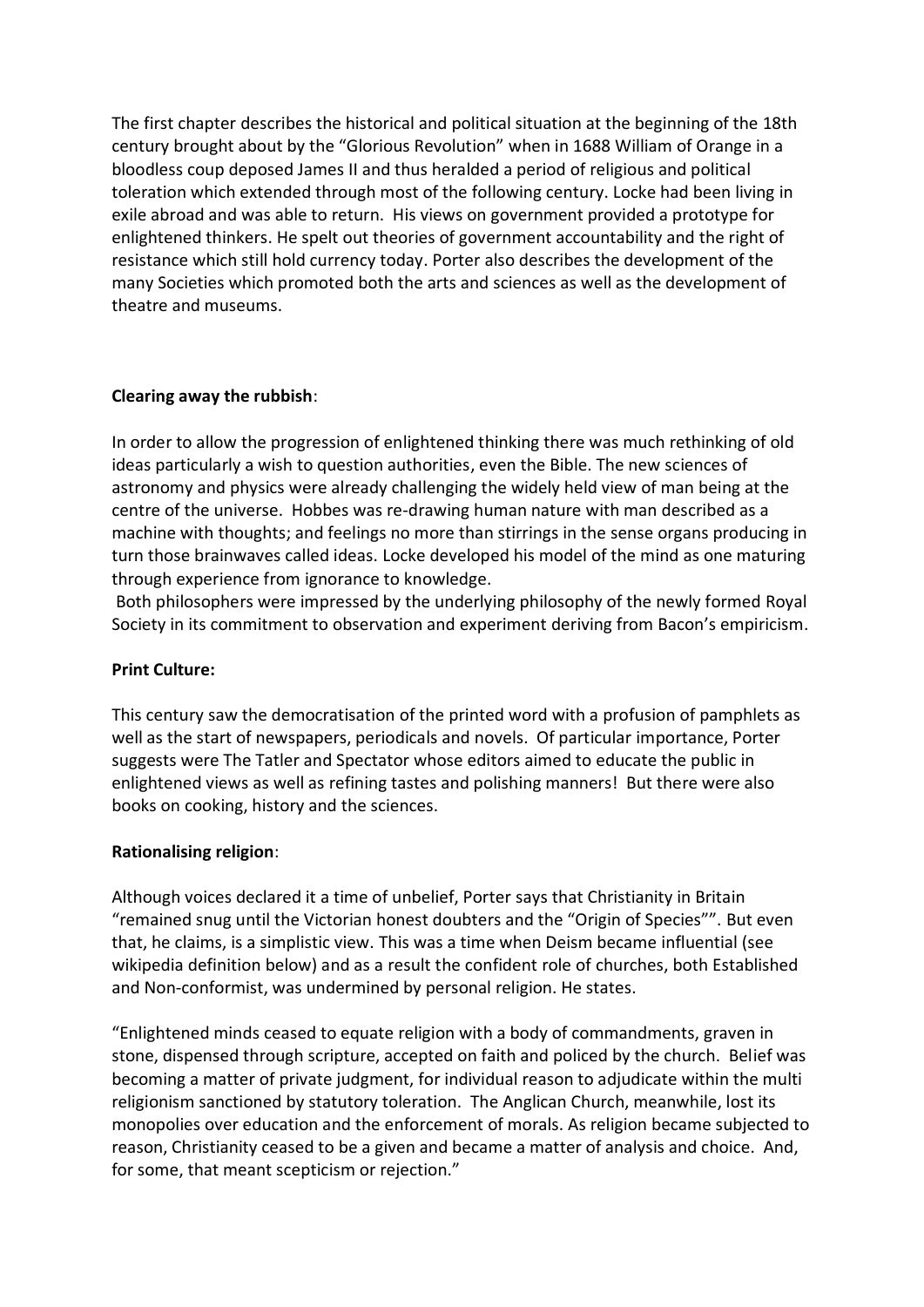He suggests that as the 17th century drew to its close, a call that was heard ever louder was that religion and reason were one and must pull together. Locke concurred with this. In other words

"Enlightenment in Britain took place within, rather than against Protestantism…Locke had taught that the only safe church was a voluntary society denied the power of the sword; for the enlightened, this disarming of the priesthood was a decisive step towards exposing religion, like everything else, to the rays of reason and the salutary power of criticism."

It took Hume to demolish Deist claims that a knowledge of God could be derived from the facts and open the doors of Atheism.

### **The Culture of Science:**

The Royal Society was founded in 1662 and its promotion of the new sciences, or natural philosophy as it was called, was undoubtedly helped by a number of outstanding natural philosophers who wove this new science into a progressive philosophy. Newton was, of course, pre-eminent but this was also the time of Robert Boyle and Joseph Priestley. Science was popularised by lectures in coffee houses and theatres in London and this spread to the provinces. As a direct consequence, an instrument trade flourished with English clocks and watches, barometers, thermometers, air pumps and other instruments being leading examples. Astronomy overtook astrology and yet William Herschel was confident about finding the inhabitants on the moon!

Porter states that "science's key contribution to enlightened thinking lay in its underwriting belief in intellectual advance and it's staking a claim to be the gold standard of positive knowledge."

# **Anatomising Human Nature**:

This chapter discusses a pressing question for enlightened thinkers, that of self-identity. What did it mean to be an "I"? It seems there was no single enlightened view. With a view of the human condition based on the Scriptures displaced by rational religion there was a need to resolve the human condition. Enlightened thinkers felt it was no longer profitable to fit man into a scenario of "sin and Satan, faith and the fall", nor profitable to consider the struggle between good and evil. What was need were objective studies of the human faculties, motives and behaviours.

On human behaviour, Francis Hutcheson in Glasgow had a distinctly utilitarian viewpoint. "The action is best which procures the greatest happiness for the greatest numbers." However it was tempered by his view that man's capacity for virtue was God given. Nonetheless Hutcheson's philosophy might be considered an early foray into the study we now call psychology. It was Hume in '*A Treatise on Human Nature'* who was the great advocate of exploring man scientifically. The subtitle of his book was 'An attempt to introduce the experimental method of reasoning into moral subjects.'. Hume sought to establish a rigorous account of the mind derived from careful and exact experiments. He held that our knowledge of the self and of the world was limited to perceptions (impressions) derived from observation and introspection. All legitimate ideas or thoughts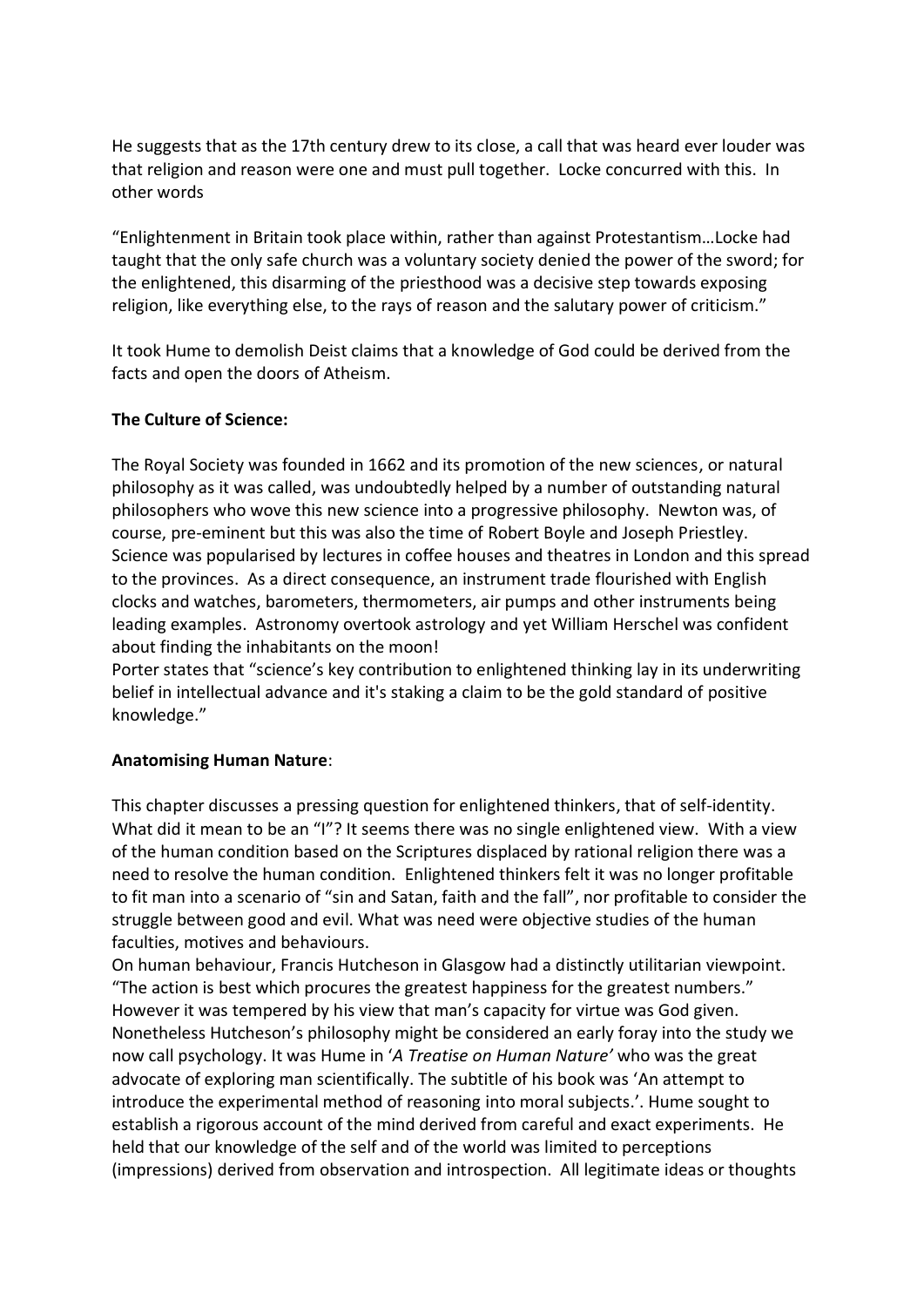were to be traced back to sense impressions or to internal impressions or feelings and to associations derived there from. Causal powers could not be discovered and one must submit merely to 'constant conjunctions'. The logical consequence of this was that no fixed self was knowable or indeed there at all. Thus there was no such demonstrably constant unity as a 'person', merely atomised impressions of continuity.

By contrast, David Hartley, who studied at Cambridge, (when forced to give up his fellowship because he married, went on to train in medicine.) denied that a man was innately moral. He held that a man was a machine programmed for happiness and man's feelings and values were constructed, arising out of mental activity. He suggested that educational and environmental influences should be organised so as to secure the association of pleasure with socially desirable objects. It might never elevate man to altruism but he was certainly capable of benevolence. Porter feels that Hartley's thinking proved critical to the late Enlightenment science of man.

"It gave learning theory and the moral sense firm naturalistic moorings, and, though he was himself devout, his unification of sensation, motion, association and volition within a mechanistic theory of consciousness and action pointed to the secularisation of the concept of utility. His was a model which came to be prized as the fountain head of psychological, biological and social truth, providing the stimulus for the associationist tradition in psychology and pedagogics. In addition, Hartley's conjectural physiology of the nervous system offered prototypes influential in neurophysiology ."

#### **The science of politics:**

Britain had been through a turbulent time politically with Charles I resting his authority on the Divine Right of Kings and his neck on the executioner's block. Protestant austerity under Cromwell lead to the Restoration but Catholic leaning James II prompted plotters to welcome the protestant William of Orange in 1688. In 1715 and 1745 there were Scottish based uprisings in support of James II son and grandson (the Old and Young Pretenders). George II was ready to flee the country as Bonnie Prince Charlie invaded England in 1745. Little wonder that philosophers considered the issue of government and the rights and responsibilities of citizens.

Desaguliers, a Fellow of the Royal Society produced *The Newtonian System of the World: The Best Model of Government* in 1728. He suggested that the State was opened to scientific analysis although, in practice, politics remained "a cockpit of rival rhetorics". Freedom did appear to be a central plank of enlightened political thinking and this is not surprising after the Stuart kings seemed bent on extinguishing it. It prompted Locke to write his *Two Treatises on Government* rebutting passive obedience and the Divine Right of Kings and repudiating the 'might is right' dictum of Hobbes.

England was the land of the free and a foreign visitor commented that the 'sentiment of liberty and the ever active protection of the laws are the cause why the common people showed little consideration even for persons in office'. Already the infant newspapers were claiming the freedom of the press in order to protect liberty. In addition enlightened thinkers not only wanted to understand the world but to influence it and in this regard the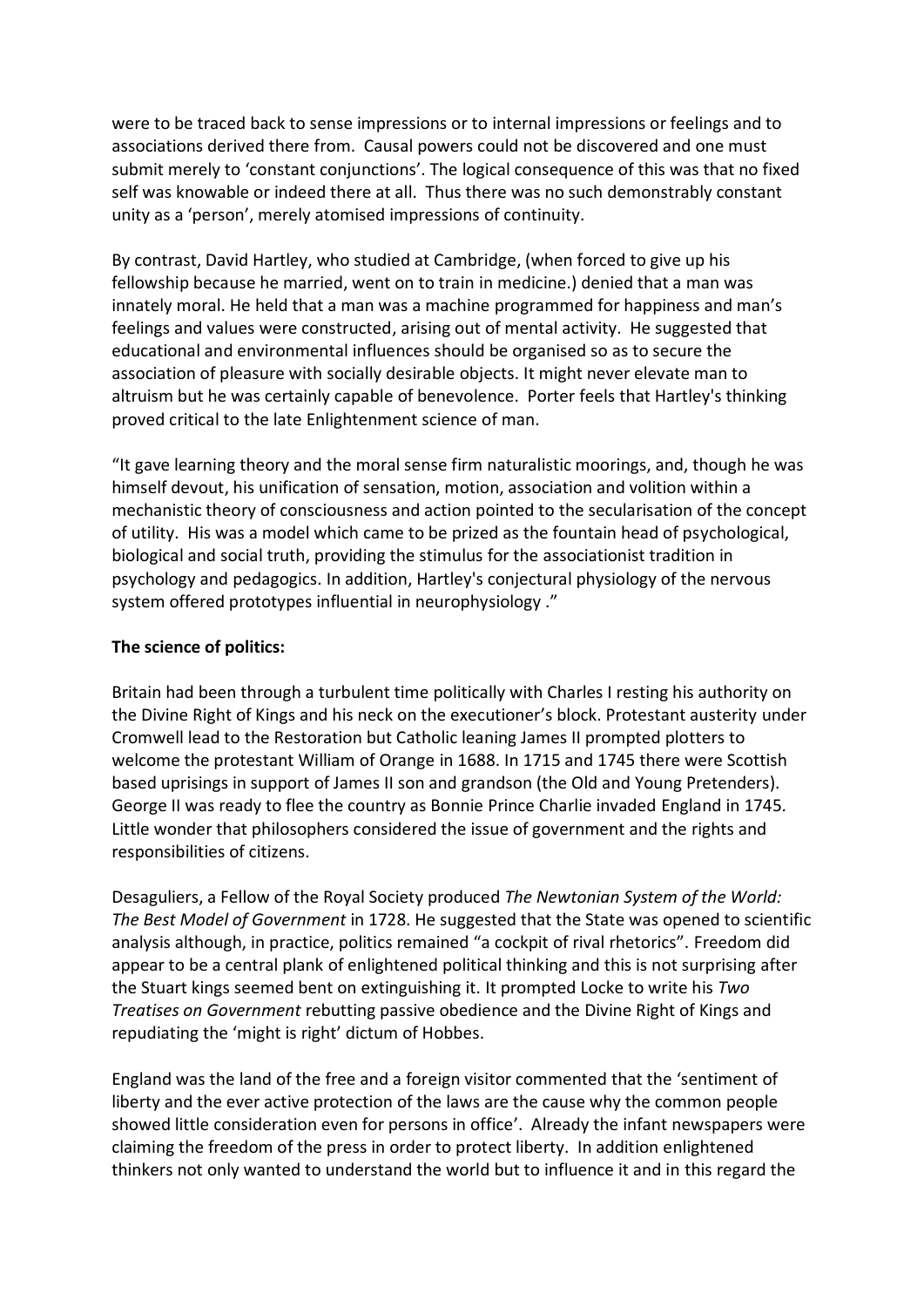editors of The Tatler and the Spectator were influential. Thousands of these magazines formed the topic of conversation in coffee houses and clubs. In effect, Mr Spectator, the man about town, was the first media man. These publications sold the young idea of lifestyle politics and pedalled hope. After 1714 there was a prolonged period of peace and prosperity in which trade and agriculture increased and there was considerable cultivation in the arts, sciences and philosophy. All conspired to give the illusion of progress and improvement. David Hume addressed the implications of economic improvement advocating that luxury was a good thing because it ensured motives for obedience to government and also it created a desirable environment for social life. Hume suggested that the good life was to be practised not in the great world of affairs with amongst family and friends. He held that beliefs and actions should be tempered by self-criticism, detachment and desire to cultivate domestic affection and friendship. These ideas were developed by Adam Smith in a theory of interpersonal adjustment deriving from sympathy, in other words, putting ourselves in the shoes of others. Smith prized relationships between independently minded individuals and aimed to show how these relationships could acquire a sense of justice, public responsibility and a sense of personal identity for the individual. Porter summarises that "enlightened the political discourse vindicated commercial society by planting it in the soil of British liberties. Addison and Steele (the editors of the Tatler and the Spectator) undertook the popularising mission. Hume and Smith provided the theory."

#### **Secularising:**

Over the 18th century pre-Reformation religiosity gave way to increasing secularisation. As Malthus put it, incontestable acts of God like war and famine had, after all, nothing to do with the devil but followed automatically from the numerical imbalance of man's appetites for food and sex. Progressive doctors urge that episcopally licensed ignorant midwives be abandoned in favour of medically trained obstetricians. swaddling should be abandoned and feeding should be by breast not artificially. In 1769 William Buchan published *Domestic Medicine* which expounded to the common reader an enlightened philosophy of health to be pursued through reason, temperance, hygiene and heeding natures laws. Medicine thus affords a clear-cut case, one among many, of the practical application of enlightened thinking, confirming that it was not mere vacuous coffee house chatter but an action philosophy. At the other end of life, the enlightened sought to demystify death by promoting frankness towards physical annihilation. Porter argues that for rational Christians, Deists, sceptics and atheists alike there was an onslaught upon the theology of eternal punishment which was designed to terrorise the credulous and so to maximise ecclesiastical power and profit. He then goes on to discuss attitudes to witchcraft and the supernatural, issues which were difficult, if not impossible, to be subjected to scientific inquiry. Enlightened thinkers sought to rationalise the life in terms of a model of natural order which replaced an active God with an active man.

# **Modernising:**

Myth had become the chosen vehicle for imparting religious or moral doctrines. Initially, rationalist thinking was hostile to nonfactual accounts but Adam Ferguson one of Scotland's enlightened thinkers acknowledged that myths afforded windows onto bygone mentalities. Porter then discusses the development of enlightened thinking in Wales, Ireland and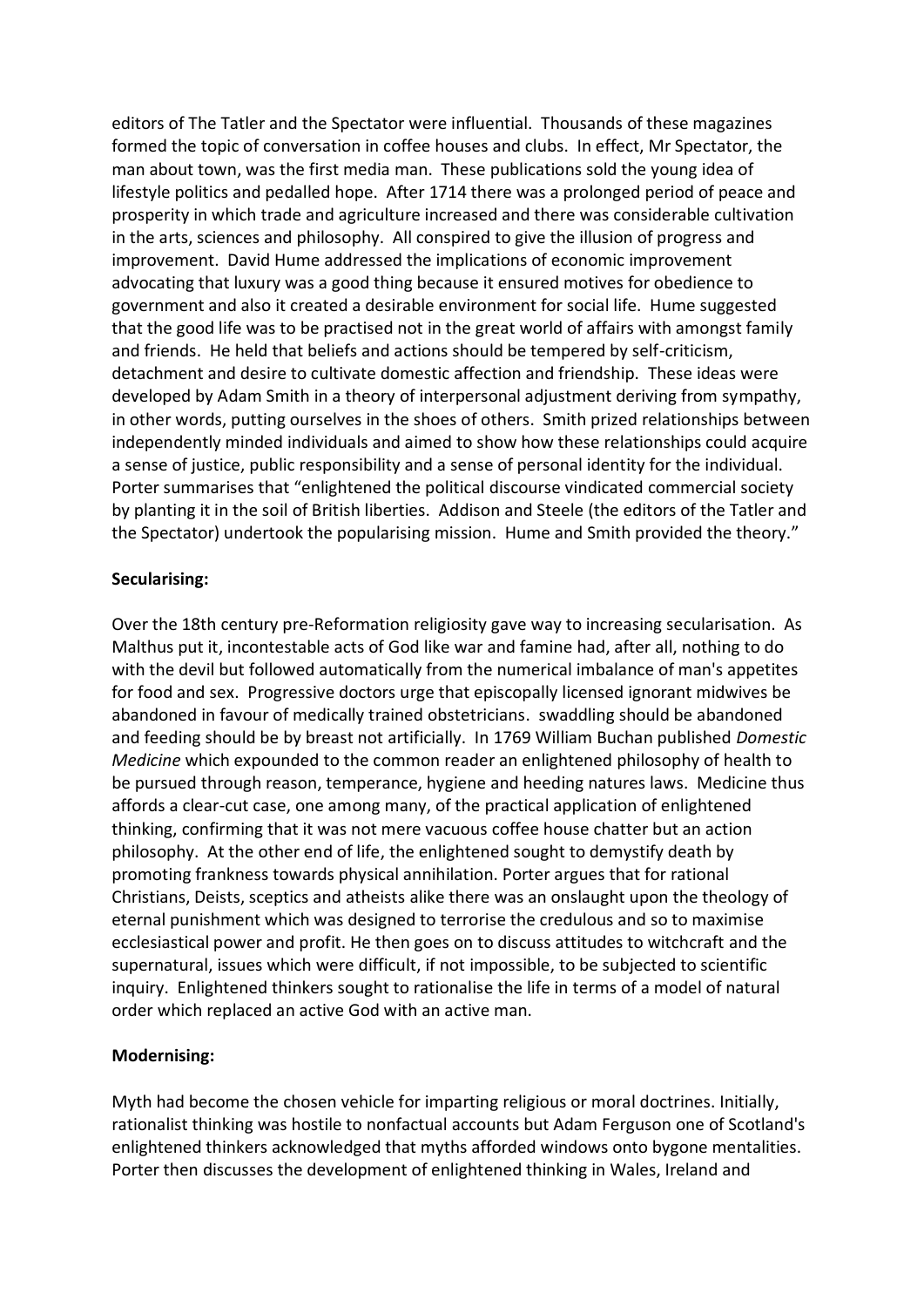Scotland. He puts forward a case for denying a distinct Scottish enlightenment despite so many of the leading thinkers coming from north of the border. He goes onto discuss the attitudes towards a political system such as existed in Sparta and how it related to the 18<sup>th</sup> century. Modernism was trumpeted despite Adam Smith acknowledging that harm as well as good would come of it. The views of other Scottish thinkers are discussed in relation to language, the law and economics. Porter finally admits that " living in a rapidly changing society with a strong university tradition, it is little surprise that the Scots were so prominent in that movement (enlightenment), contributing particularly clear and coherent philosophies of progress.

# **Happiness:**

Chapter 11 explores how the Enlightenment thinkers embraced the pursuit of temporal happiness. Hobbes in *Leviathan* had promoted man as being oriented primarily towards avoiding pain. Mandeville pushed a more cynical egoism and despite challenges to these views, there was gradual acceptance that self-fulfilment rather than denial should be embraced, being inherent in human nature and beneficial to society. The principle of selfinterest was the universal spring of human action according to Sir James Steuart, he judged:

"that the best way to govern society and to engage everyone to conduct himself according to a plan is for the statesman to form a system of administration, the most consistent possible with the interest of every individual, and never to flatter himself that his people will be brought to act from any other principle and private interest.".

These principles allowed the leisure and pleasure industries to expand with pleasure gardens springing up all over London particularly notable being Vauxhall Gardens. Paid sportsmen emerged, cricket became a spectator sport as did horseracing with the sports journalism increasing the interest. Hedonism of any sort was pursued and the prints of Hogarth are a contemporary record of much of this.

From good sense to sensibility:

This chapter discusses the aesthetics of the age including the development of the novel. There was a debate over whether novels were useful for conveying instruction or whether they were debauching. There was worry that readers at large, especially empty headed young women, would empathise with the characters and plots of fiction so much that they would confuse them with reality and hence be led astray. The chapter traces the Enlightenment's confusion between life and art, reality and fiction. Emotional individualism came to the fore which was a new and crucial phase in the dynamic enlightened quest for truth and freedom.

#### **Nature:**

Porter opens this chapter with the statement that the key Enlightenment concept was nature. He acknowledges nonetheless that it is difficult to define. He quotes Simon Shama. " Although we are accustomed to separate nature and human perception into two realms, they are, in fact, indivisible… landscape is the work of the mind.". What passes these days in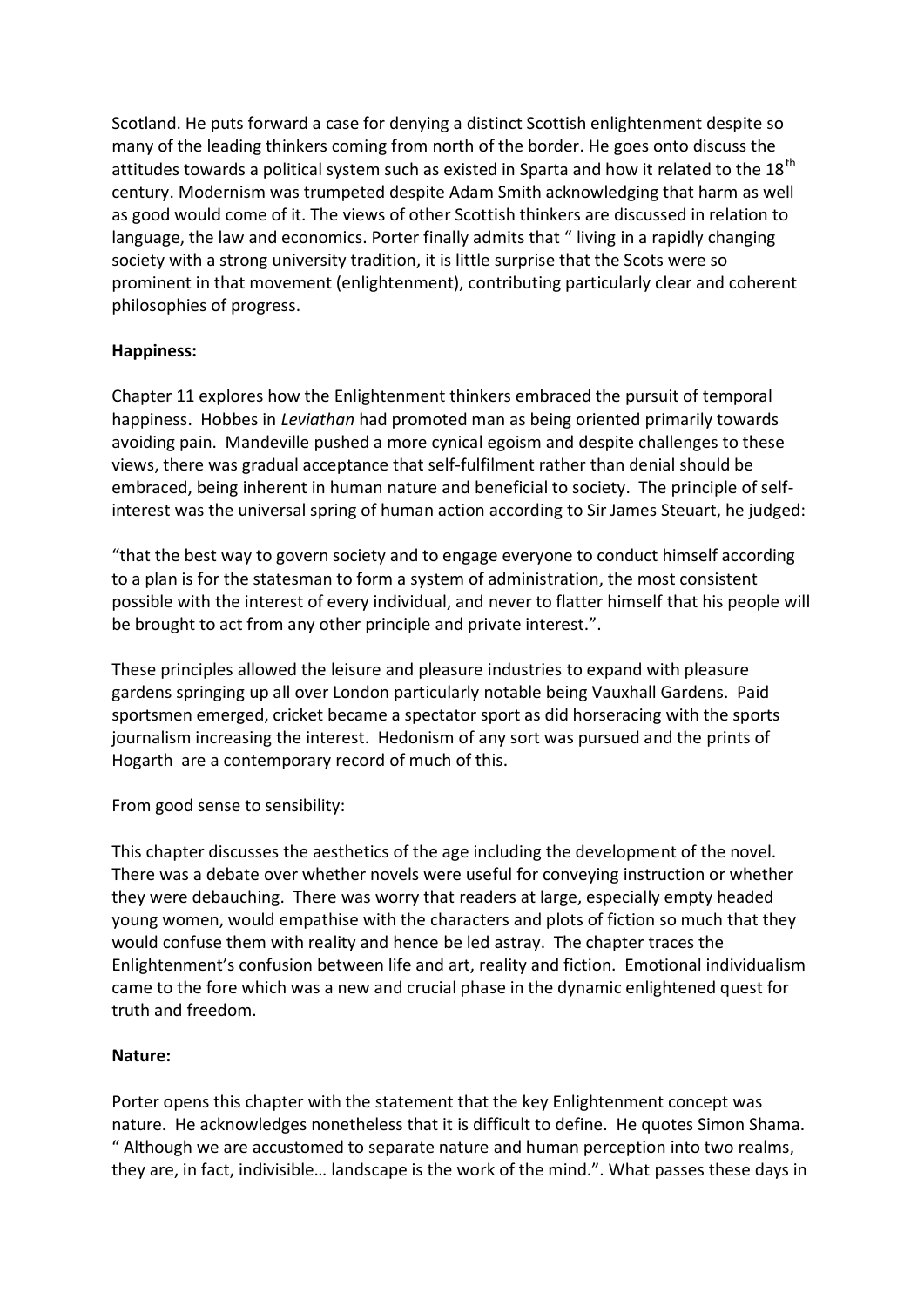England for nature-the checkerboard fields, hawthorn hedgerows and coppices-is largely the product of Enlightenment agribusiness, landscape gardening and enclosure of the Common land. The biblical view held less sway and the view that the world was in decay began to be replaced by a more optimistic view where nature could be tamed for the benefit of man. It was felt that the globe was self-sustaining and self repairing. These views encouraged considerable experimentation in agricultural improvement and many agricultural societies were formed at this time. Adam Smith endorsed these developments by stating 'the land constitutes by far the greatest, the most important, and the most durable part of the wealth of every extensive country.' In this area, developments were undoubtedly patrician with many of the nobility developing their estates and taming nature with the help of landscape designers such as capability Brown and Humphry Repton.

### **Did the mind have sex?**

The 18th century saw a considerable development away from the very patriarchal and male 17th century. English women were noted throughout Europe for their remarkable public independence and nearly all the best-selling novelists by the turn-of-the-century were women. By contrast, there were some extraordinary social experiments exemplified by Thomas Day who selected a 12-year-old girl from an orphanage to be schooled into the perfect wife, living in domestic retirement, despising fashion and devoting herself to husband and offspring. Needless to say the experiment failed. More influential than such experiments were the positive images of women promoted by Addison and Steele in The Tatler and Spectator, whose writings advanced a civilising mission for the sex. Enlightened women who talked and got involved in politics did go out on a limb and they were widely attacked. Most women knew that they had too much to lose by emulating men in dirty feels like politics by so doing they would see the moral and spiritual superiority derived from unblemished virtue. So that amongst most women the prime call was not for socio-sexual reorganisation but for the acceptance of the mental and spiritual equality and the right to education.

#### **Education: a panacea?**

There was a long held view that children were naturally corrupt and as enlightened thinking deemed that human nature was improvable and looked to a brighter future, a new model of the child and a fresh vision of the potential of education was necessary. Locke provided that. He likened the infant mind to white paper, or wax, to be moulded and fashioned as one pleases. He advocated that rote learning was useless, that curiosity counted. He said that education's goal was virtue and that virtue lay in the eye of denying ourselves the satisfaction of our desires, when reason does not authorise them. These views were enormously influential. In parallel with this philosophy, the nonconformists were ardent educators. Dissenting academies won the praise of Priestley as the ideal form of higher education especially as their atmosphere grew increasingly liberal. Rather than a system designed to educate men for the church and boys now needed to be trained for an active and civil life. Reform in Britain's universities was confined largely to Scotland. Oxford was picked out for particular criticism even by its own alumni such as Adam Smith, Jeremy Bentham, and Edward Gibbon.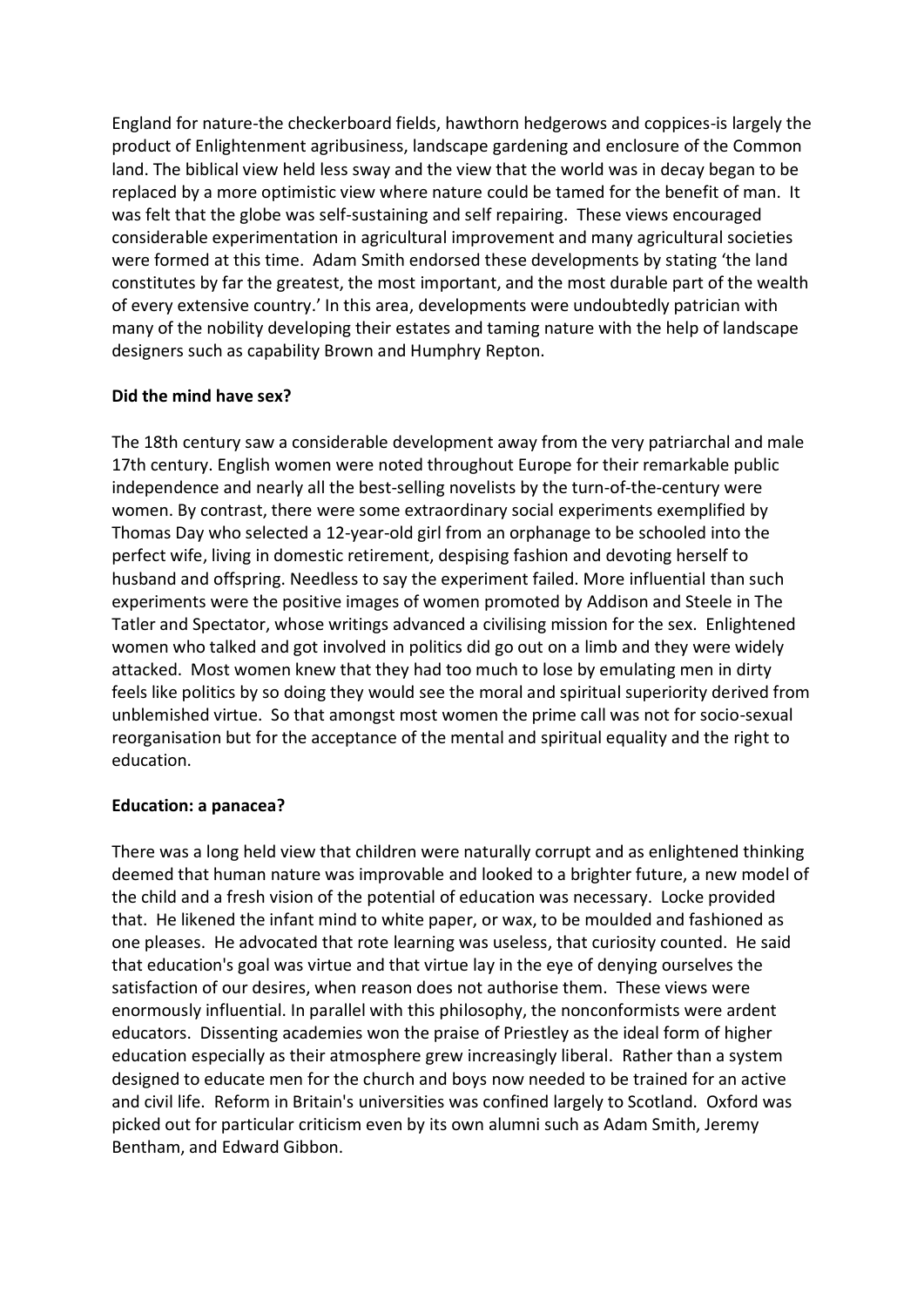Child orientated books became common and, reflecting enlightened views, these books entertained and edified all at once.

This model of the malleable child, awaiting improvement, was readily transferred by enlightened thinkers to classes of people thought not fully responsible. And thus the Enlightenment took up the cause of the individual or minority, or those oppressed by bigotry or superstition. Emancipation was attempted through the Jew Bill in 1753 and enlightened minds could be proud of opening up the globe in a way that promoted the unification of mankind. Anti-colonial thinking was strong and it paved the way for the abolition of the slave trade even though this was eventually led by the Evangelical lobby.

# **The vulgar:**

The attitudes of enlightened elites towards the populace at large were profoundly ambiguous. Whilst on the one hand proclaiming fraternity there were complaints about the irksome proximity of odorous beings, who were less than fully rational. Even Locke was condescending stating 'the greatest part cannot know and therefore they must believe' in effect saying religion for the rational and superstition for the simple. The enlightened liked to imagine a perfected populace but, in the short run, people were portrayed mainly as problems. However the belief in progress suggested that solutions would be found to social problems. Prostitution was widely debated within a framework, not of personal guilt and atonement, but as a social problem begging an engineered solution. Poverty was a major problem. There was a role for rational philanthropy at a time when demands on the parish Poor Laws were increasing. The solution proposed was the provision of workhouses but unfortunately they failed to deliver. Some believed that capitalism was producing poverty and this might be inevitable and even advantageous as it would create an incentive to labour. Others began to worry about overpopulation most notably Thomas Malthus who in *An Essay on the Principle of Populations* calculated that with a geometrical increase in population but with an arithmetical increase in food supplies, the implication was misery in the form of famine, war or pestilence.

# **The pursuit of wealth:**

In this era, a consumer society emerged and in order for this market society to flourish it needed a credible analysis of economic activity. Earlier times had promoted mercantilism which took good housekeeping as its model. This was overturned by Adam Smith in *An Inquiry into the Nature and Causes of the Wealth of Nations.* Porter states that what is significant in both Hume and Smith is the depoliticisation of the hallowed idea of the public good. For them individual happiness and material well-being had moved centre stage, and identification of the 'good' as some towerring political or moral virtue had lost its purchase. He argues that the Enlightenment piloted a transition from homo civilis to homo economicus, which involved the rationalisation of selfishness and self-interest as enlightened ideology, the privatisation of virtue and the de-moralization of luxury, pride, selfishness and avarice.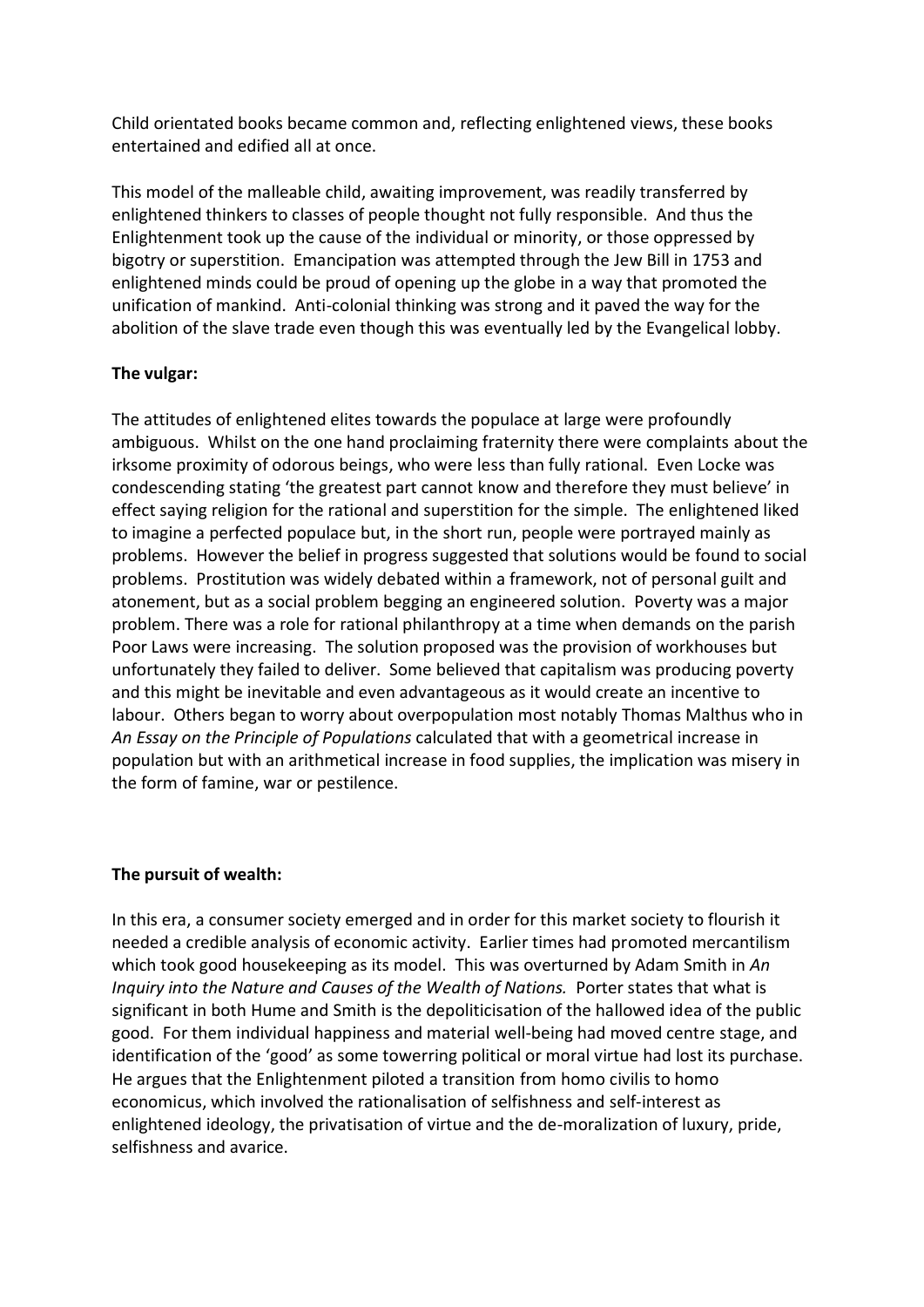### **Reform:**

The late Enlightenment mounted an attack on 'old corruption' which Porter describes as that combination of aristocratic capitalism, landed in commercial power, title and wealth, and backed by a monster oligarchic state. In describing the nature of this attack Porter devotes several pages to Joseph Priestley who he feels has been largely ignored by most historians of the Enlightenment. He trained in the Presbyterian ministry but was theologically unorthodox abandoning belief in the Trinity and even questioning the divinity of Christ. Whilst pursuing an unorthodox career as a minister he was busy making inquiries into electricity and investigating oxygen. In the context of this chapter, his *Essay on the first principles of government* elaborated the distinction between two sorts of liberty, civil and political. Civil liberty called for, amongst other things, full toleration for Roman Catholics and atheists as well as Dissenters. His liberalism which preached freedom from state tyranny, priests and superstition, went with an endorsement of new institutions-factories, jails, schools and hospitals-institutions which were meant to instruct and discipline. Inevitably he became a supporter of the French Revolution. Jeremy Bentham is also discussed in this chapter. He was a staunch individualist and atheist and was the main advocate of a utilitarian philosophy. His lengthy life was single-mindedly devoted to reform particularly of the law. Bentham believed that power had ensconced itself by mystification. Monarchy, the church, the peerage and the professions-all had cooked up self-serving mythologies: divine right, the ancient constitution, theology, the ritual, precedent.

### **Progress:**

"History is progressive, proclaimed enlightened activists in an ever swelling chorus, as they crested the wave in an age of improvement."

Thus does Porter open this chapter. He notes that the Enlightenment brought the birth of science fiction and the futurological novel. Erasmus Darwin suggested that social progress was underwritten by biological evolution at large. The public got hooked on novelty. Landscapes, gardens, manufactures, manners, taste, art and literature -- all were constantly talked up as improving. Capitalist agriculture was cast as rational and farming became managed as a form of manufacturing. Technology became headline news. The entrepreneur was hailed as the exemplar of modern energy. Robert Owen was one such example who combined this with social reform urging a rational social rebuilding on the basis of universal education. Porter devotes a few pages to Erasmus Darwin grandfather of Charles Darwin and summarises his contribution " Darwin's evolutionism provided the British Enlightenment's most sublime theory of boundless improvement… his vision of evolution had potent ideological implications. His writings amount to an early and full vindication and industrial Society, rationalised through a social biology". Porter ends the chapter by describing progress proving to be the ultimate Enlightenment gospel. It kindled optimism and pointed to a program: the promise of a better future would expose and highlight whatever remained wrong in the present it was a vision of hope, the doctrine of change… Darwin and his peers presented a man centred view of man making himself.. God had become a distant cause of causes; what counted was man acting in nature.

# **The revolutionary era: 'modern philosophy'**: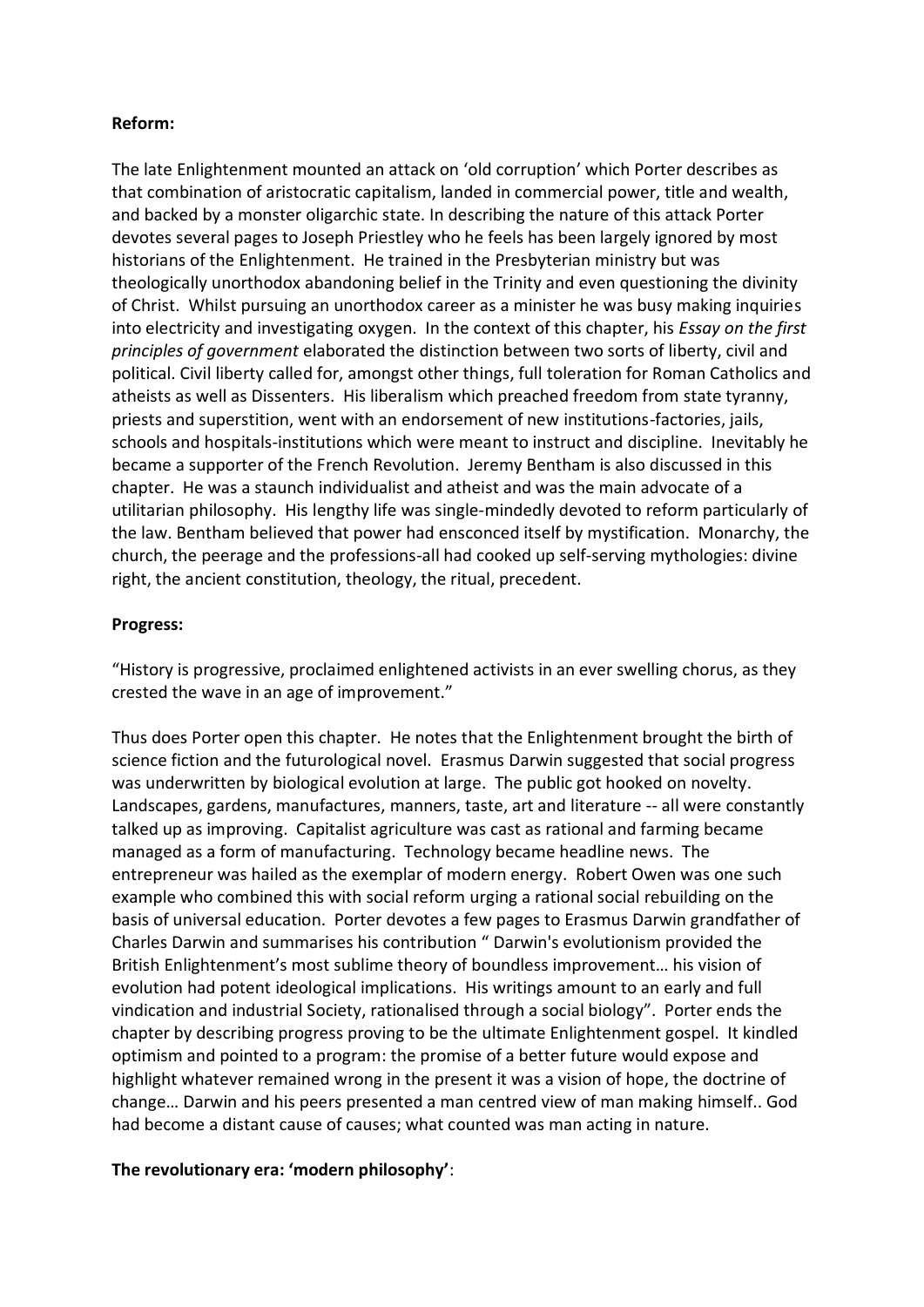Enlightened thinkers valued liberty and therefore it was argued that if they supported the real principles of the 1688 glorious Revolution then they must embrace the French Revolution. Edmund Burke disagreed with this view arguing that change must come gradually and it must be consensual. There were many publications supporting the French Revolution until Pitt, fearing that revolution might spread across the Channel, issued a proclamation against seditious writings. He also set up spy networks to report on Radical Societies considered a threat to Government stability. When France declared war on Britain, the Enlightened found themselves in a cleft stick. The war also gave the government enough excuse to reduce civil liberties considerably through the Seditious Meetings Act and the Treasonable Practices Act. Fortunately, apart from in Ireland, revolutionary fervour died down Britain largely as a result of the war with France.

Foremost amongst those advocating liberty was Thomas Paine. Porter briefly describes his life and discusses his book *Rights of Man* published in 1791. Thomas Paine advocated that all men are born equal and with the equal natural rights. Upon these rights civil rights were grounded, which existed for the same Lockean reason as did civil society, because not all natural rights could be safeguarded by the individual alone. Some, such as freedom of religion, remained untouched in civil society; others, such as the right to judge and acting one's own case, were relinquished in exchange for justice. Legitimate government rested upon popular sovereignty. In the second part of his book Paine painted a picture of an energetic state meeting the needs of the people: relief for a quarter of a million poor families, universal elementary education, family allowances for children under 14, old-age pensions, maternity benefits, funeral allowances, workshops for youngsters and public works for London's poor. To pay for this Paine looked to military cuts and a graduated income tax. The civilised society was the one which could say: 'my poor are happy'. Paine's second book, *The Age of Reason*, was full of indignation against the Old Testament's cruel and arbitrary God. He railed against the established Church and argued that as soon as priestcraft was destroyed, the present age could thereafter be called the Age of Reason. Although hugely popular as the voice of Hope, to others he was the devil incarnate. His books were proscribed and the booksellers who distributed them were imprisoned. William Godwin took this enlightened thinking to its logical conclusion seeking not the reform of government but its abolition. He argued that in a necessitarian universe, dominated by a chain of events it was folly to hold malefactors responsible for their crimes: society should be so reconstituted and people so re-educated that they had no motive for committing them. He extolled the very soul of Enlightenment -- ceaseless criticism, self examination and perpetual vigilance -- for the unexamined life was not worth living. Franklin had suggested that the mind will one day become omnipotent over matter and Godwin reflected: 'if the power of intellect can be established over all other matter, are we not inevitably lead to ask, why not over the matter of our own bodies?' In other words, duty must supplant desire. Needless to say, his views were cruelly satirised but despite this, he proved vast influential among reforming circles.

Towards the end of the century counter-enlightenment ideas began to take hold. The Romantics such as William Blake felt that Enlightenment's sin lay in its materialism, which denied alike the glory of God and the miracle of man. Edmund Burke philosophised this reaction in his *Reflections* (1790). He undermined the enlightened faith in permanent progress. 'We know that we have made no discoveries, and we think that no discoveries are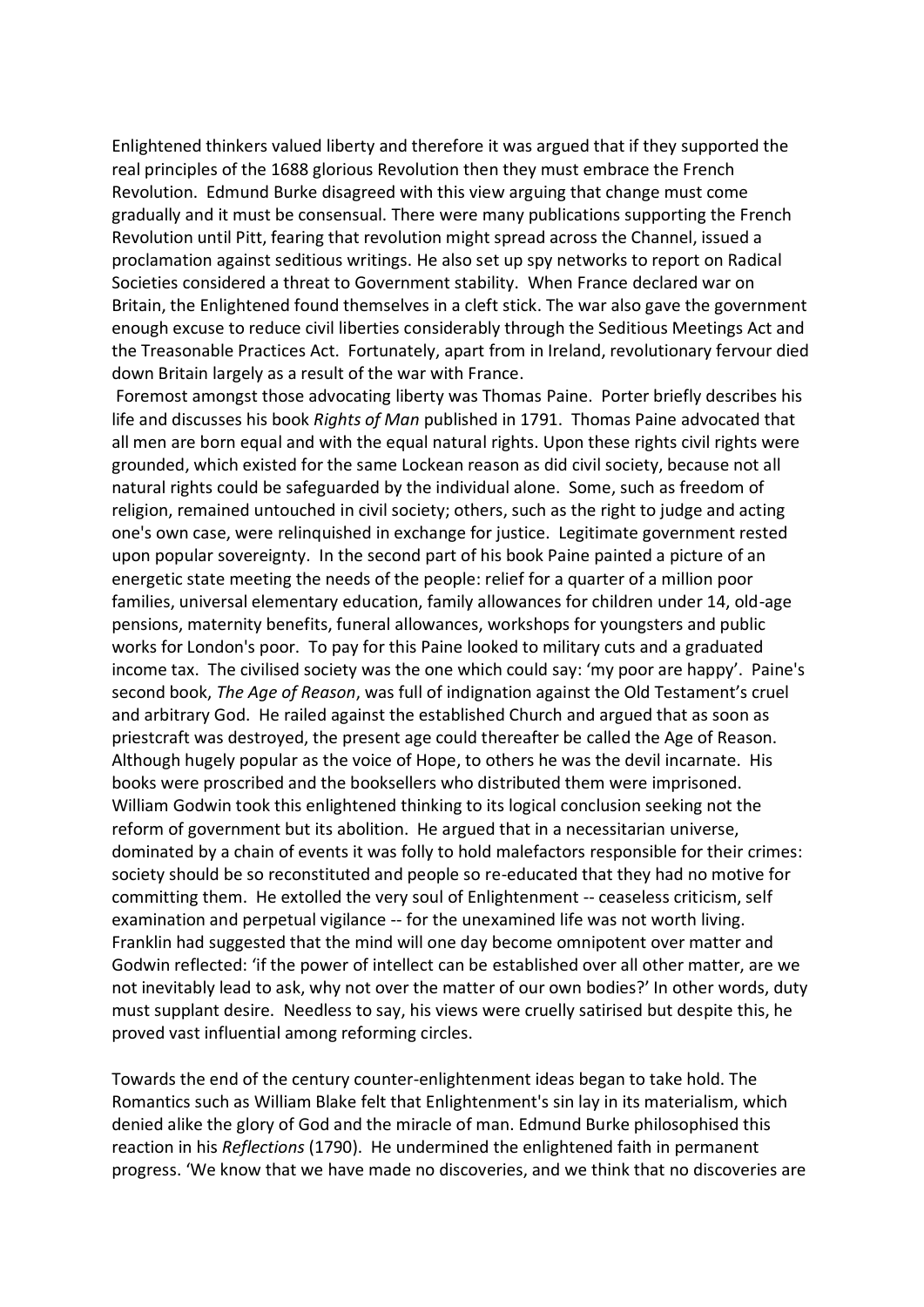to be made in morality; nor many in the great principles of government, nor in the ideas of liberty, which were understood before we were born'. Evangelicalism also repudiated the enlightened. William Wilberforce argued that rational religion espoused by the enlightened was mere nominal Christianity. He argued that rational Christians were well nigh heathens for faith had to be vital, a religion of the True Cross. His Evangelicalism was grounded on human depravity -- man has fallen from his high original state. Ironically, though, it could be argued that his success in abolishing the slave trade could not have happened without the ground work undertaken by enlightened thought on the Rights of Man. Robert Malthus in predicting that the human race would outgrow its ability to feed itself was another individual who upset the enlightened belief in progress. He spelt out a dismal future, with nature ever poised to avenge herself against hubristic man. Malthus was rebutted by many opponents from all quarters and Porter suggests that the Malthusian controversy was the crux of the Enlightenment: are man and nature good?

### **Lasting light?**

#### This is Porter's summary

He says 'This book has rated the 18th-century crucial to the creation of modern mentalities, claiming that British thinkers were prominent, in the precocious in such processes. To speak of Enlightenment in Britain does not merely make sense; not to do so would be nonsense. As  $18<sup>th</sup>$  century contemporaries of all political stripes agreed, modern attitudes were inseparable from the explosion of print culture. Karl Mannheim observed at the time, 'The decisive factor of modern times… is that this monopoly of the ecclesiastical interpretation of the world, which was held by the priestly caste, is broken, and a free intelligentsia has arisen'.

It is not Porter's claim that Britain was unique, or even necessarily first, in producing a crop of ideas unknown anywhere else. But he does not believe we should be dismissive of its contribution because of the importance of Locke and Newton, Addison and Steele, Hume and Smith, Hartley and Bentham, Price and Priestley, in changing mentalities and to some degree influencing developments abroad. He also argues that the British Enlightenment was distinctive from that typical on the continent because of its pervasive individualism. Over the longer haul, he says, the pursuit of a free, open, yet stable society -- combining dynamic individualism with social orderliness -- was derailed by late century social and ideological fractures; to switch metaphors, the chickens of possessive individualism were at last, just as the doomsters had warned, coming home to roost.. Establishment apologists began to draw conclusions of their own from enlightened premises. Malthus in particular put a new gloss on desire, recruiting science to prove how legislative action could not, after all, relieve suffering and starvation. More dramatically, French revolutionary turmoil led many to change sides… yet in the long run in Enlightenment ideologies would not be discarded.

# **Interpretation and Critique.**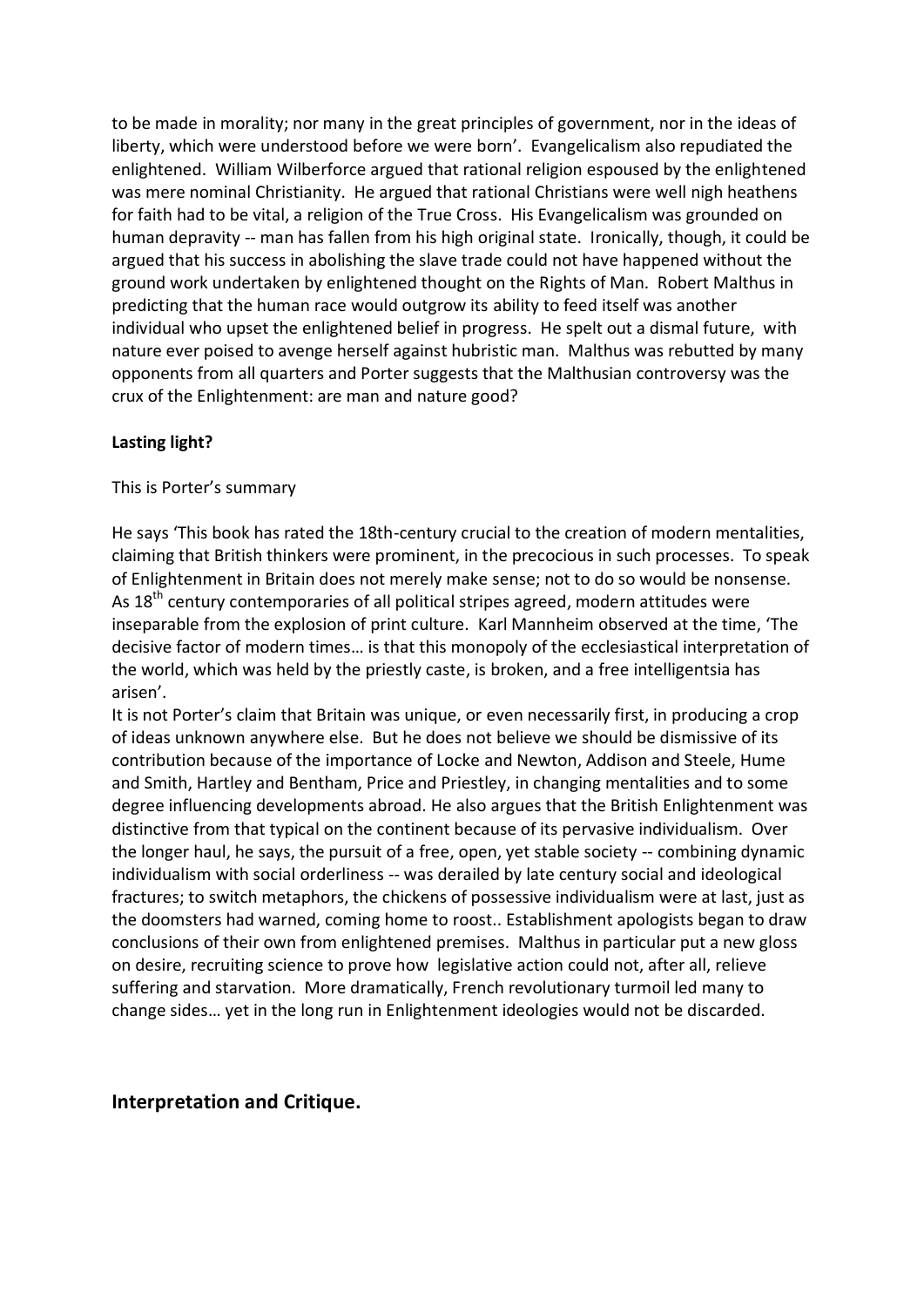I have learned a useful lesson that volunteering to read one of the largest books in the pile is a sure recipe for having to take considerably longer over the activity than the indicative time.

I enjoyed this book but I can understand why the reader two years ago did not. Part of my interest in this book arose from reading Robert Buchan's book on the Scottish Enlightenment last year which in turn arose from a study of my family history. Two of my ancestors were Edinburgh lawyers at the end of the 18th century. At first I was not at all clear what relevance it had for the leadership course but as of the book progressed I was intrigued by the number of parallels that can be drawn between 18th century society and that of today.

To give a few examples:

18th-century worries about information overload burdening people's minds as a result of the development of the press and cheaper printing seems similar to worries about the effect of the Internet.

Concerns about the effects on people's behaviour from reading novels parallels arguments about the effects of graphic sex or violence in films. The problem was not resolved 200 years ago and is not resolved today.

The Liberal Democratic party talked a lot about progressive politics during the recent election. I am not sure that the word progressive means the same to everyone and it certainly did not amongst 18th century minds.

When a philosophy is taken to its logical conclusion, as Robert Godwin did with enlightened philosophy it often becomes nonsensical and unacceptable. A more recent example might be Enoch Powell's rivers of blood speech which came from a man of considerable intellect, but by following his arguments to their logical conclusion advocated a future which was totally unacceptable to the vast majority of people in this country. Whilst it is mostly helpful for political parties to have a philosophical underpinning of their ideas he's always sensible for them to be grounded in reality.

The reaction of Pitt's government to the threat posed by the French Revolution has striking parallels with the massive increase in video surveillance and restriction of civil liberties prompted by the terrorist threat in recent years.

Malthus could not have imagined that the planet would feed the millions who now live on it. Perhaps that is why the belief that our planet is for ever self-sustaining is still held by some today.

The issues of liberty and the role of government are as hotly debated today as they were during the 18th century. I was interested to read an article about the new intake of MPs following the general election. Nicholas Watt who is the chief political correspondent for the Guardian writes about Jesse Norman, the new MP for Hereford. Mr Norman helped influence David Cameron's big society through his "connected society". He criticises Labour's *Building Cchools for the Future* policy for concentrating on building buildings rather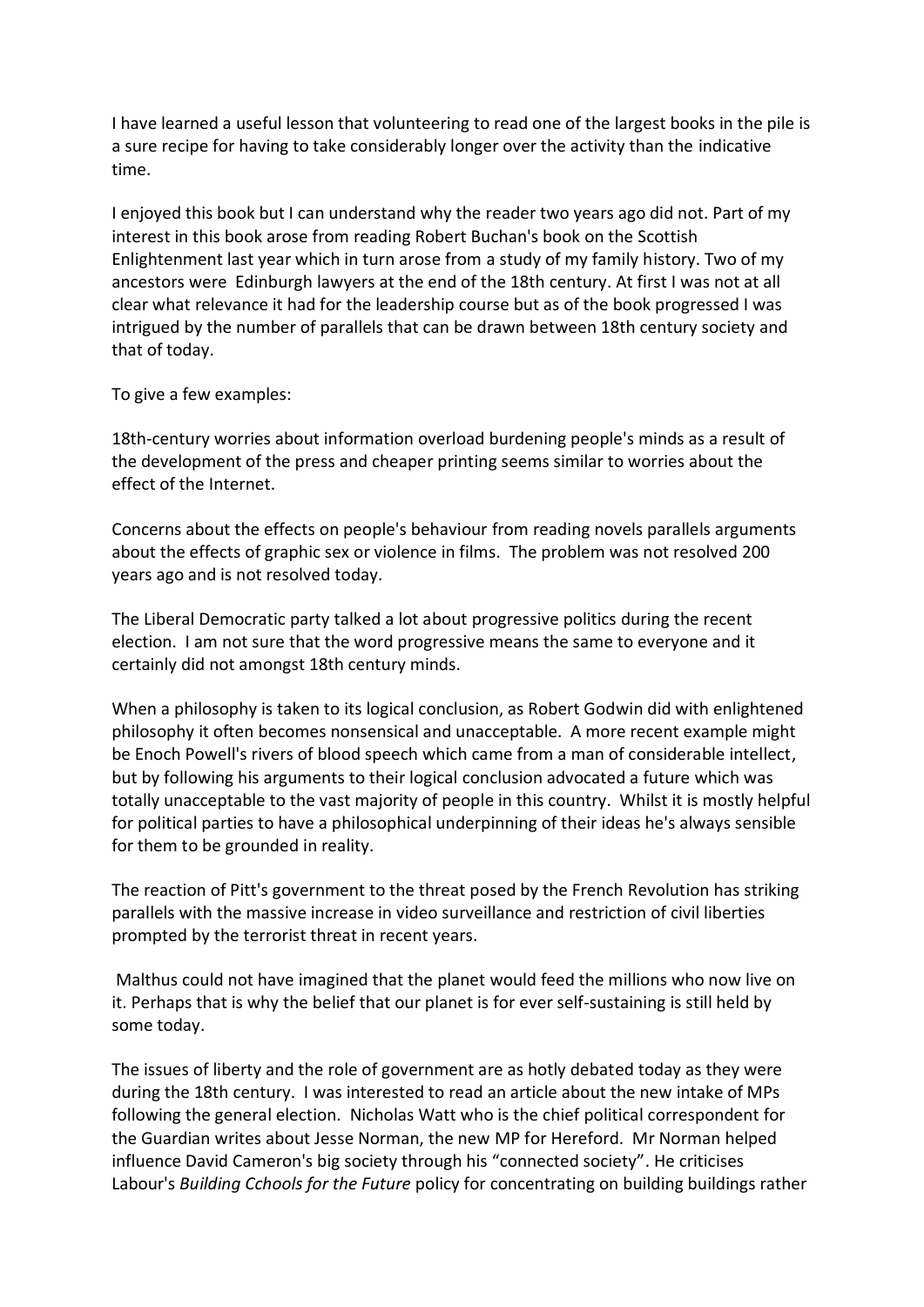than building schools. Norman says he believes the Tories have embraced new philosophical tradition. "Ever since Hobbes it's about the relationship between the individual at the State. In Hobbes the individual gives up power and a measure of sovereignty that is what creates Leviathan, that is what creates the state. That is what the social contract is. The real question is whether our politics can move away from that towards a three way, rather than a bipolar relationship, which recognises this crucial intermediary category of institutions." (The Guardian 26 May 2010)

The issue of the soul is still unresolved and the issue of defining the mind is still the subject of inquiry. Marilynne Robinson has recently written a book *Absence of Mind* (Yale 2010) exploring these issues. She suggests the possibility that our species is more than an optimised ape, that something terrible and glorious befell us, a change gradualism could not predict – "if this is merely an other fable", she says, "it might at least encourage an imagination of humankind large enough to acknowledge some small fragment of the mystery we are."

Reading Roy Porter's book has not solved any of the world's current problems nor any within the NHS. I now have an understanding of how some of my views of the world, as well as the views of many others, have been shaped by the philosophies of the British Enlightenment. This should, I hope, inform how I look at and deal with the World outside.

### **Notes**

**1)Deism [\(http://en.wikipedia.org/wiki/Deism\)](http://en.wikipedia.org/wiki/Deism)** is a theological position (though encompassing a wide variety of view-points) concerning God's relationship with the [natural](http://en.wikipedia.org/wiki/Nature)  [world](http://en.wikipedia.org/wiki/Nature) which emerged during the [scientific revolution](http://en.wikipedia.org/wiki/Scientific_revolution) of seventeenth century Europe and came to exert a powerful influence during the [eighteenth century enlightenment.](http://en.wikipedia.org/wiki/Age_of_Enlightenment) By virtue of this, deism as a theological doctrine has had a great influence on the character of the modern world.

Deism holds that God does not intervene with the functioning of the natural world in any way, allowing it to run according to the [laws of nature](http://en.wikipedia.org/wiki/Laws_of_nature) that he configured when he created all things. God is thus conceived to be wholly [transcendent](http://en.wikipedia.org/wiki/Transcendence_(religion)) and never [immanent.](http://en.wikipedia.org/wiki/Immanent) For Deists, human beings can only know God via [reason](http://en.wikipedia.org/wiki/Reason) and the observation of nature but not by revelation or supernatural manifestations (such as miracles) – phenomena which deists regard with caution if not scepticism. See the section *[Features of deism](http://en.wikipedia.org/wiki/Deism#Features_of_deism#Features_of_deism)*, following. Deism can also refer to a personal set of beliefs having to do with the role of nature in spirituality<sup>[\[3\]](http://en.wikipedia.org/wiki/Deism#cite_note-2#cite_note-2)</sup>.

2) Adam Ferguson; [\(http://en.wikipedia.org/wiki/Adam\\_Ferguson\)](http://en.wikipedia.org/wiki/Adam_Ferguson)

In his [ethical system](http://en.wikipedia.org/wiki/Ethical_system) Ferguson treats man as a social being, illustrating his doctrines by political examples. As a believer in the progression of the [human race,](http://en.wikipedia.org/wiki/Human_race) he placed the principle of moral approbation in the attainment of perfection. [Victor Cousin](http://en.wikipedia.org/wiki/Victor_Cousin) criticised Ferguson's speculations (see his *Cours d'histoire de la philosophie morale an dix-huitième siècle*, pt. II., 1839-1840):